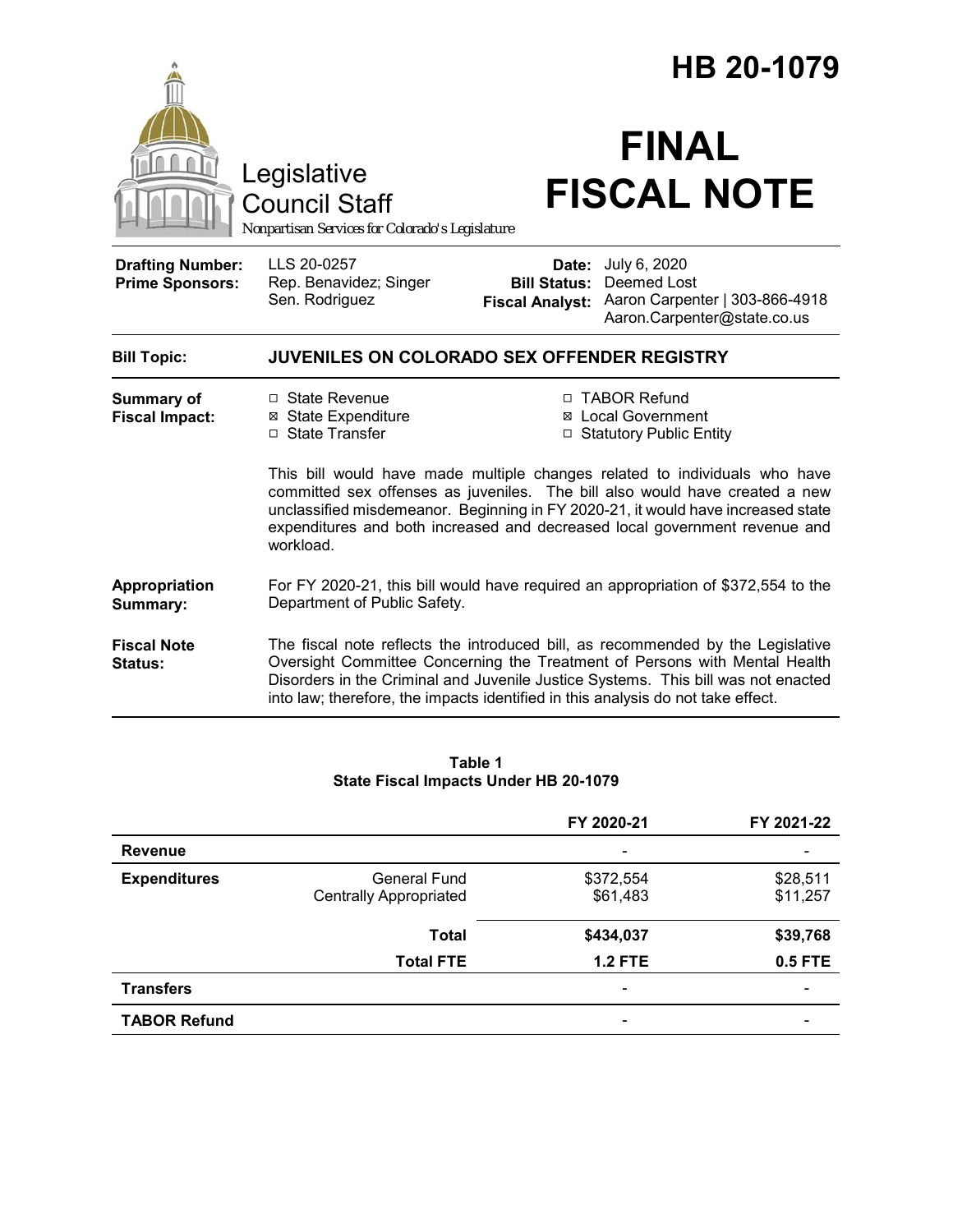## **Summary of Legislation**

The bill makes multiple changes related to how individuals who committed sex offenses as juveniles are registered and recorded. The bill also creates an unclassified misdemeanor. Further detail is provided below.

**Sex offender registration.** This bill eliminates the requirement to register on the Colorado sex offender registry for individuals who relocate to Colorado if the individual is only subject to registration based on an adjudication or conviction when he or she was a juvenile and was already relieved of the duty to register or was never required to register in the other state or jurisdiction. This bill also eliminates the requirement of lifetime registration for an adult who has more than one adjudication as a juvenile. This bill creates a process for the court to reconsider whether to require registration if new information has been discovered since the initial ruling. Further, the court is required to issue a ruling or set a mandatory hearing no later than 14 days before the end of each juvenile's sentence concerning their duty to register.

**Access to and use of juvenile records.** This bill limits access to juvenile records on the sex offender registry to law enforcement agencies, parole and probation personnel, the Division of Child Welfare in the Department of Human Services (DHS), and the victim. Local law enforcement agencies may not release or post information online pertaining to juveniles on the registry. The Colorado Bureau of Investigation (CBI) may release information about an individual registered if the person obtaining the information affirms in writing that it will not be posted online, used for financial benefit, or used with the intent to harass or intimidate any person. In addition, CBI must collect data on the number of times information is requested for juveniles on the registry.

**Unclassified misdemeanor.** Under the bill, a new unclassified misdemeanor is created for members of the public who submit a false statement for purposes of obtaining juvenile registry information or who use such information in a prohibited manner.

## **Background**

An individual convicted of certain sex offenses must be placed on the Colorado sex offender registry. Under current law, an individual convicted of an offense that requires registration in another state, or would require registration if the offense occurred in Colorado, must register in Colorado if he or she relocates to Colorado on a temporary or permanent basis. Registration is done with a local law enforcement agency based on where the individual resides. The CBI maintains a registry of convicted sex offenders within the state. It excludes offenders only convicted of misdemeanor offenses and juveniles adjudicated of sex crimes. Police departments and sheriff's offices also maintain local sex offender registries, some of which are online, such as the Sex Offender Tracking and Registration system, which is maintained by Douglas County, but includes records for many Colorado jurisdictions. Current law allows local law enforcement agencies to charge a fee to individuals for entry onto the Colorado sex offender registry. This fee is to be based on actual costs and may not exceed \$75 for the initial registration and \$25 for each subsequent quarterly or annual registration.

## **Comparable Crime Analysis**

Legislative Council Staff is required to include certain information in the fiscal note for any bill that creates a new crime, changes the classification of an existing crime, or changes an element of an existing crime. This section outlines data on crimes comparable to the offense in this bill and discusses assumptions on future rates of criminal conviction for those offense.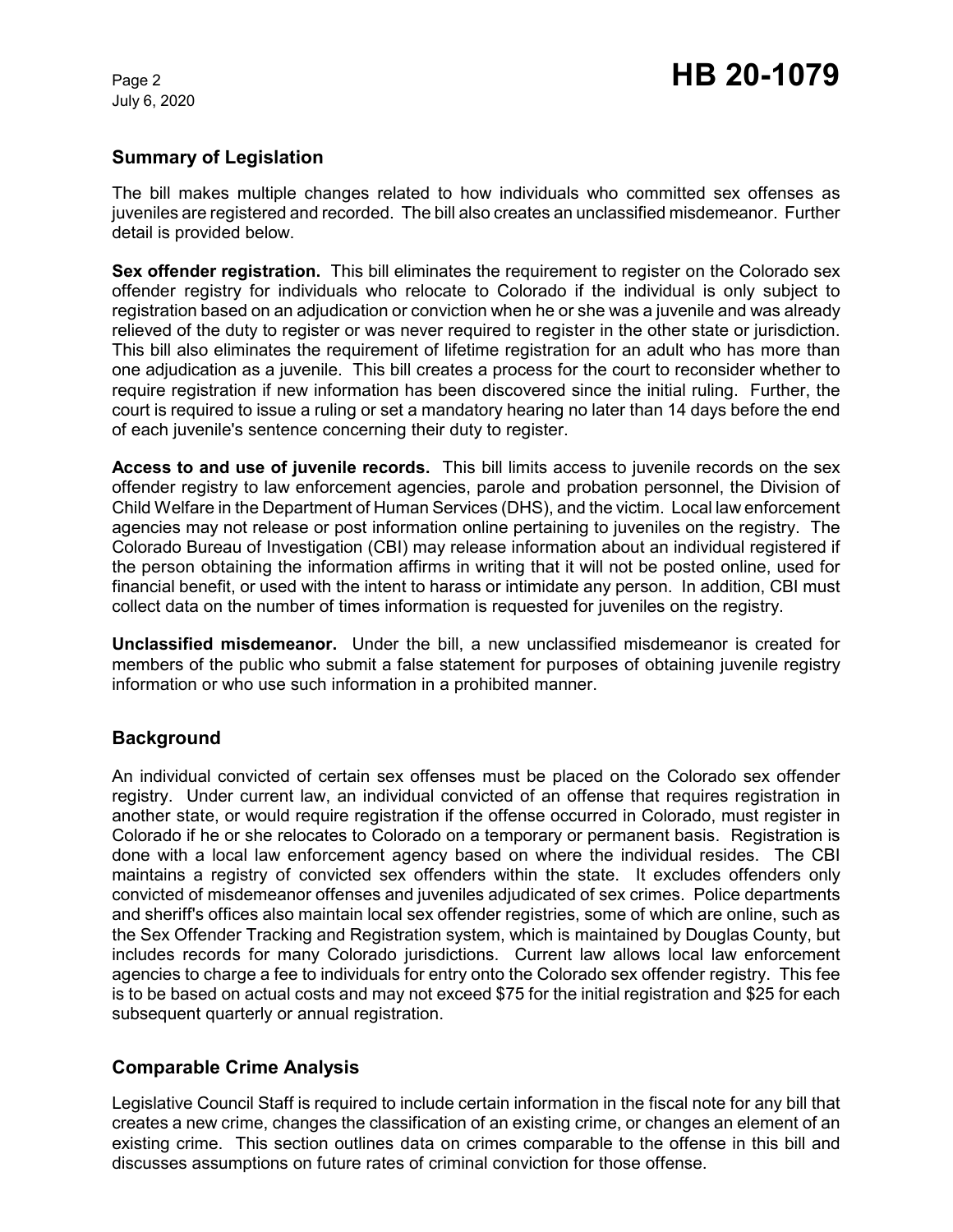**Prior conviction data and assumptions.** This bill creates a new unclassified misdemeanor offense for submitting a false statement for purposes of obtaining juvenile registry information or using such information in a prohibited manner, subject to a fine of up to \$1,000 upon conviction. To form an estimate on the prevalence of this new crime, the fiscal note analyzed the existing offense of improperly releasing information contained in child abuse or neglect records, a class 1 misdemeanor, as a comparable crime. From 2016 to 2018, there were no convictions for this existing offense.

**Assumptions.** The fiscal note assumes that individuals will comply with the provisions of the bill and that there will be minimal additional case filings or convictions for the new offense. Because the bill is not expected to have a tangible impact on criminal justice-related revenue or expenditures at the state or local levels, these potential impacts are not discussed further in this fiscal note. Visit leg.colorado.gov/fiscalnotes for more information about criminal justice costs in fiscal notes.

### **State Expenditures**

The bill increases state General Fund expenditures by \$434,037 and 1.2 FTE in FY 2020-21 and \$39,768 and 0.5 FTE in FY 2021-22 and future years in the Department of Public Safety (DPS). These costs, which are paid from the General Fund, are shown in Table 2 and discussed below.

|                                    |                   | FY 2020-21     | FY 2021-22 |
|------------------------------------|-------------------|----------------|------------|
| <b>Department of Public Safety</b> |                   |                |            |
| <b>Personal Services</b>           |                   | \$65,024       | \$28,036   |
| <b>Operating Expenses</b>          |                   | \$1,330        | \$475      |
| <b>Capital Outlay Costs</b>        |                   | \$6,200        |            |
| <b>IT System Updates</b>           |                   | \$300,000      |            |
| Centrally Appropriated Costs*      |                   | \$61,483       | \$11,257   |
|                                    | <b>Total Cost</b> | \$434,037      | \$39,768   |
|                                    | <b>Total FTE</b>  | <b>1.2 FTE</b> | 0.5 FTE    |

#### **Table 2 Expenditures Under HB 20-1079**

*\* Centrally appropriated costs are not included in the bill's appropriation.*

**Department of Public Safety.** Starting in FY 2020-21, the DPS will require a one-time 1.0 FTE system administrator to work with vendors to implement system enhancements to the Colorado Crime Information Center System and the Sex Offender Registry System. On an ongoing basis, the department requires 0.5 FTE customer support coordinator to develop forms for information requests, verify persons who are seeking information and process those requests, update criminal history records, and work with vendors. First year costs are prorated for the bill's effective date and reflect the General Fund pay date shift; standard operating and capital outlay costs are included.

• *IT system updates.* DPS will have one-time costs estimated at \$300,000 to update and modify the Colorado Crime Information Center System and the Sex Offender Registry System to allow for new searches within the systems, remove juvenile convictions for adults who are required to register, and to automatically update records. This is cost is based on other IT projects with similar complexity. Work will be performed by the system vendor.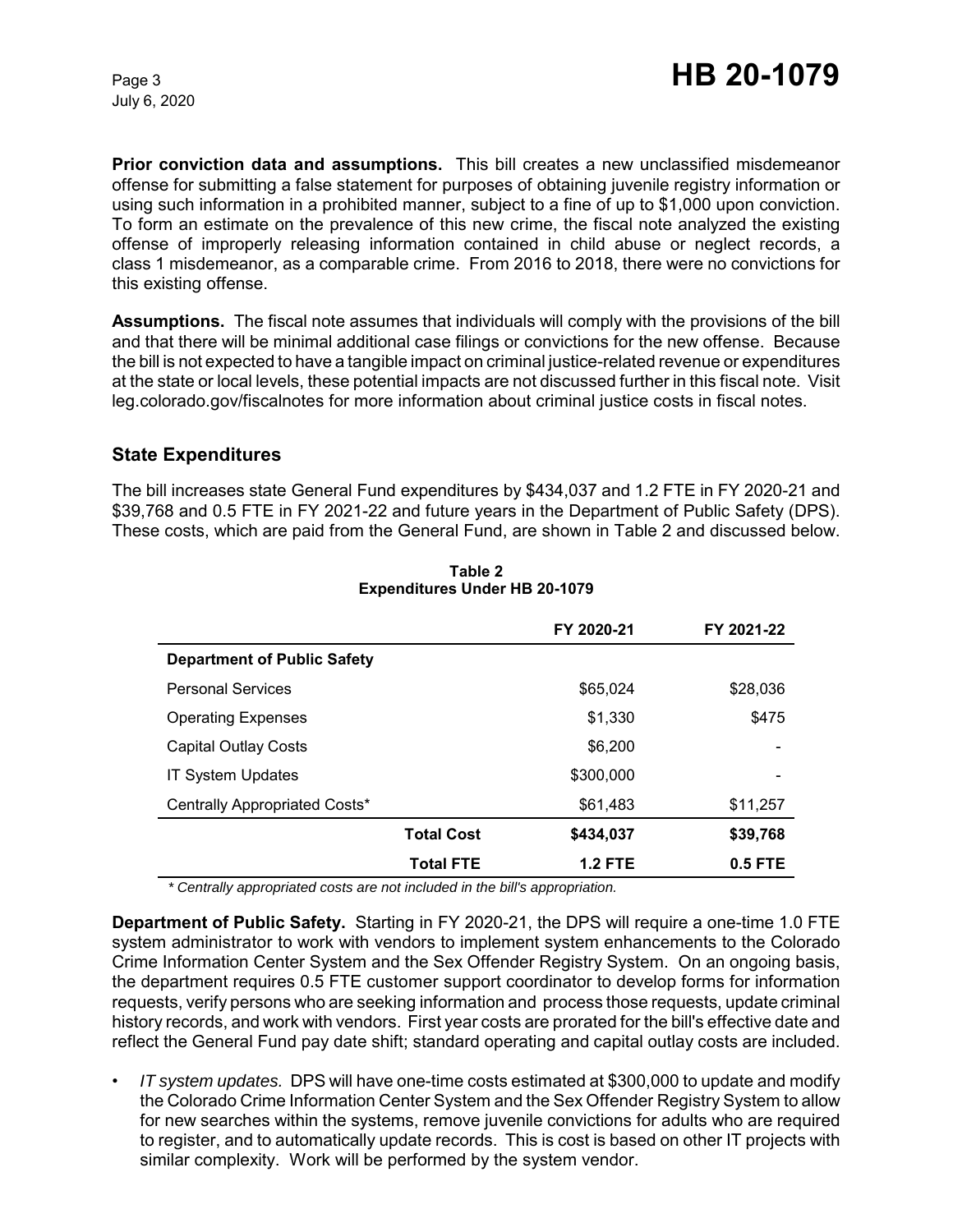**Department of Human Services.** Starting in FY 2020-21, costs and workload in the Department of Human Services (DHS) may increase to the extent that DHS employees are called on to testify in the new rehearings established by the bill. Additionally, legal services from the Department of Law may be required to prepare DHS employees to testify in court, which are charged at a rate of \$106.60 an hour when in excess of 100 hours. The fiscal note assumes that legal services costs will be addressed through the annual budget process as necessary.

**Judicial Department.** The bill will increase workload for the trial courts in the Judicial Department to accommodate additional hearings before the end of a juvenile's sentence, to review motions to reconsider when new information is discovered. Workload may also increase in the Office of the Child's Representative, which assists juveniles in delivering proceedings, may also have increased workload when they are appointed in these cases. Overall, it is assumed that this workload can be accomplished within existing appropriations. Should a change in funding be required for any agency or division with the Judicial Department, the fiscal note assumes it will be addressed through the annual budget process.

**Centrally appropriated costs.** Pursuant to a Joint Budget Committee policy, certain costs associated with this bill are addressed through the annual budget process and centrally appropriated in the Long Bill or supplemental appropriations bills, rather than in this bill. These costs, which include employee insurance, supplemental employee retirement payments, and indirect costs, are estimated to be \$61,483 in FY 2020-21 and \$11,257 in FY 2021-22.

#### **Local Government**

Beginning in FY 2020-21, this bill is expected to both increase and decrease revenue and workload for local governments, as described below. The exact impact to a particular local government will vary depending on the number of offenses committed within its jurisdiction and where the individual resides. To the extent that the bill reduces the number of individuals required to register, the bill reduces revenue from any registration fees and workload for the affected jurisdictions.

**District attorneys.** The bill increases workload and costs for district attorneys to prosecute a new unclassified misdemeanor offense, to attend additional hearings, and to provide additional victim notification. Overall, impacts are assumed to be minimal. District attorney offices are funded by counties, with each county in a judicial district contributing based on its population.

**Law enforcement agencies.** The bill eliminates the circumstances under which juveniles adjudicated of certain crimes can be listed on a local government's sex offender registry and prohibits this information from being released to any party other than another law enforcement agency. As such, the bill is anticipated to reduce workload for local law enforcement agencies.

### **Effective Date**

The bill was deemed lost on June 16, 2020.

## **State Appropriations**

For FY 2020-21, this bill requires a General Fund appropriation of \$372,554 and 1.2 FTE to the Department of Public Safety.